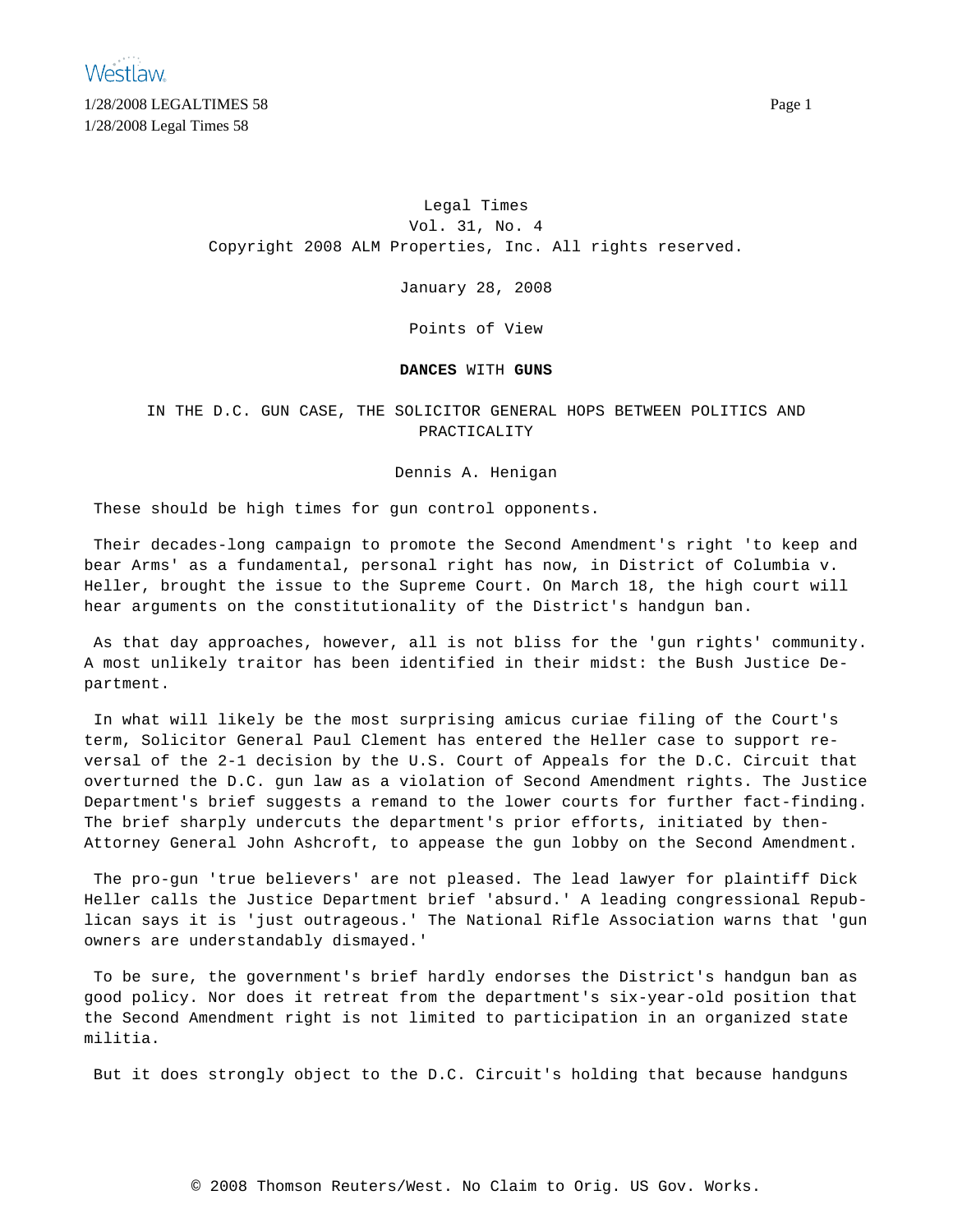are 'Arms' within the meaning of the Second Amendment, they cannot be banned, regardless of the availability of other guns for self-defense and regardless of the public safety issues at stake. Instead, according to the Justice Department, '[a] number of factors--including whether a particular kind of firearm is commonly possessed, poses specific dangers, or has unique uses, as well as the availability of functional alternatives--are relevant to the constitutional analysis.'

To the pro-gun partisans, these are fighting words. For them, it is nothing short of heresy to suggest that the constitutionality of a handgun ban could turn on 'a number of factors.'

### CHEERS AT THE NRA

The Bush administration finds itself between a rock and a hard place on guns. It is, however, a dilemma of its own making. Six years ago, Ashcroft made a political decision to endorse the gun lobby's expansive view of the Second Amendment. Long after Ashcroft's departure, the Justice Department now faces the dangerous--but entirely foreseeable--consequences of that decision for the gun laws it is dutybound to enforce.

The Second Amendment reads: 'A well regulated Militia, being necessary to the security of a free State, the right of the people to keep and bear Arms, shall not be infringed.' For more than six decades, the Justice Department has successfully argued to the federal courts that the amendment guarantees the people the right to be armed only in service to a state-regulated militia.

The courts had almost universally agreed that this was the only interpretation of the amendment that accounts for all of its words. Because the militia of the founding era--in which most of the adult male population was required to obtain and 'keep' firearms at home for militia service--has long ago disappeared, the department's interpretation ensured the constitutionality of federal gun laws. With the election of President George W. Bush--and the gun lobby's boast that it would virtually have an office in the White House--the stage was set for a radical change.

In a blatantly political act, on May 17, 2001, on the eve of the National Rifle Association's convention, Ashcroft wrote a letter to the NRA, on Justice Department letterhead, explaining that it was 'unequivocally' his view that the Second Amendment 'protects the private ownership of firearms,' regardless of an individual's connection to a state militia. The letter was read aloud to the cheers of the gathered conventioneers.

# A COLLISION COURSE

From the outset, it was obvious that the Ashcroft letter had put the Justice Department on a collision course with its duty to defend federal gun laws.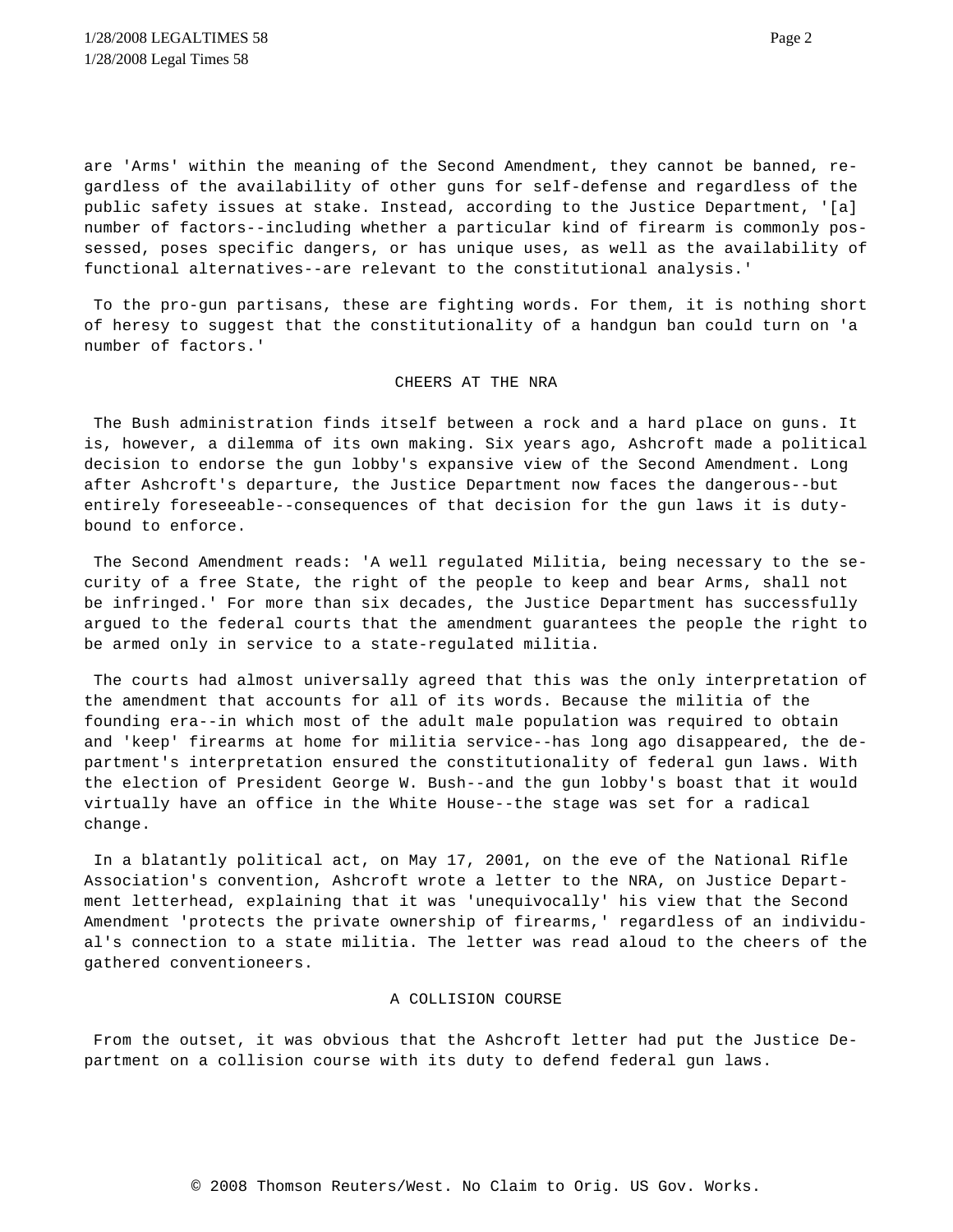In rejecting the 'militia purpose' interpretation of the Second Amendment, the department had jettisoned its most potent argument for the constitutionality of those federal laws. In a later memorandum to U.S. attorneys making his Second Amendment views official policy, Ashcroft took great pains to assure the prosecutors that the new policy 'does not mean that reasonable restrictions cannot be imposed to prevent unfit persons from possessing firearms or to restrict possession of firearms particularly suited to criminal misuse.'

The problem, however, was that the department's interpretation was an invitation to judges to enforce their own views about the 'reasonableness' of particular gun restrictions, whereas the 'militia purpose' view had ensured that decisions about gun policy would rest with Congress and other legislative bodies. The Justice Department could offer endless assurances of the constitutionality of existing laws, but it could not control how courts would apply a newly expansive Second Amendment right.

As a group of former top Justice Department officials put it in an amicus brief in Heller, a Second Amendment right to be armed 'for. . . purposes unanchored to the operation of the militia' would increase 'the risk that a firearms regulation or prohibition enacted to protect public safety will be invalidated.' Significantly, one of the signatories to that brief is Roscoe Howard, a former Bushappointed U.S. attorney for the District. In that capacity, he was in charge of prosecuting violations of D.C. gun laws.

#### MACHINE GUNS?

With the D.C. Circuit's ruling in Heller, the department is now reaping what Ashcroft sowed. A federal appeals court, for the first time in history, has struck down a gun law as a violation of the Second Amendment, under a theory that the department acknowledges is a direct threat to existing federal gun laws.

Although the D.C. Circuit's opinion repeated the mantra that the 'private purpose' reading of the Second Amendment permits 'reasonable' restrictions on guns, it concluded that a handgun ban was per se unreasonable. According to the Justice Department's Heller brief, this 'categorical approach would cast doubt on the constitutionality of the current federal machine gun ban, as well as on Congress's general authority to protect the public safety by identifying and proscribing particularly dangerous weapons.'

The Justice Department's Second Amendment revisionism had collided with its consequences for real gun laws used to prosecute real criminals.

# FATALLY CIRCULAR

Apart from its effective demonstration of the threat to public safety from the D.C. Circuit's opinion, the Justice Department brief is still wrong on the big is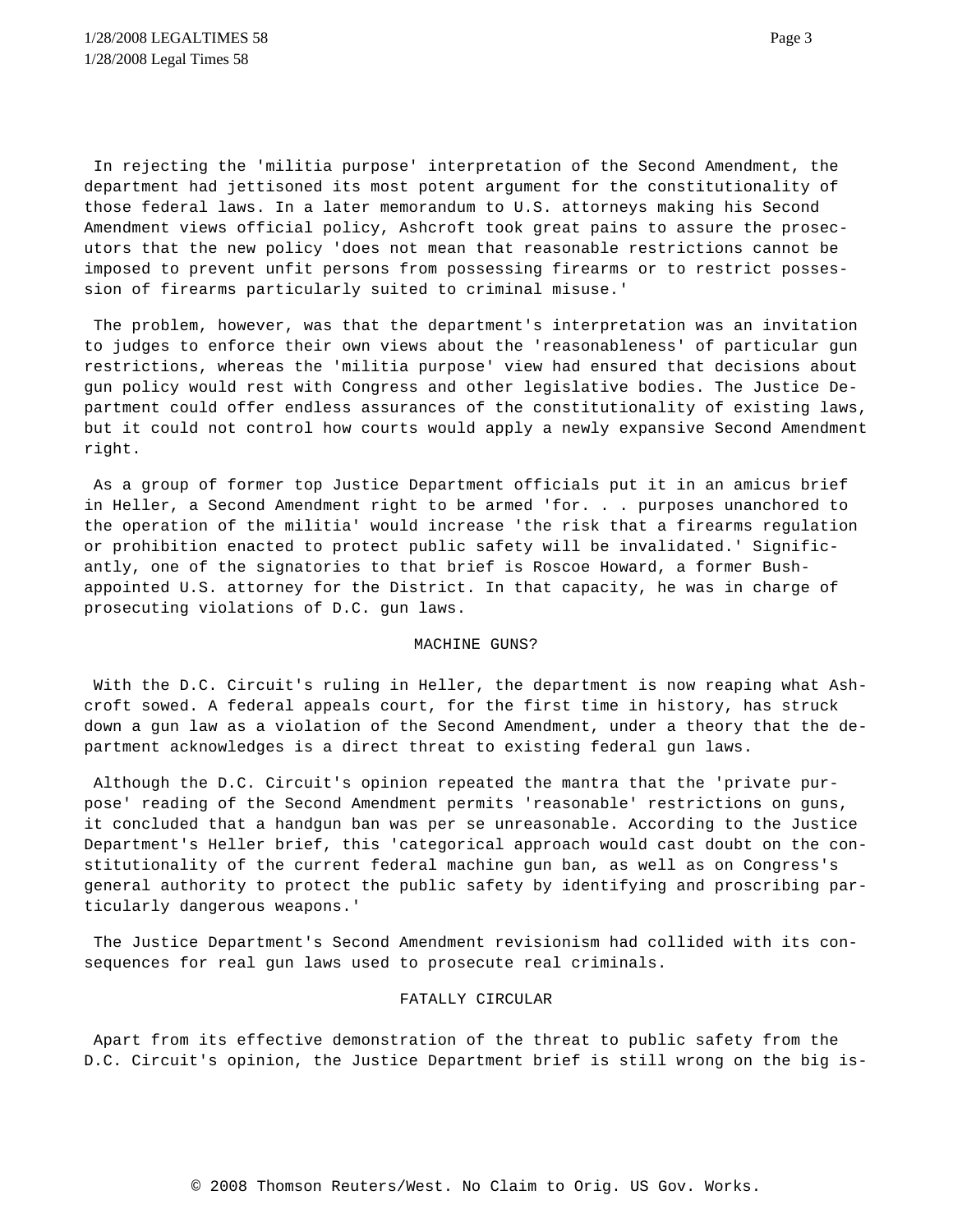sue in Heller : the meaning and scope of the Second Amendment.

The brief's reasoning is fatally circular. It concedes that, to the extent the amendment's 'substantive scope was otherwise unclear,' its 'prefatory language could be used to resolve the ambiguity.' But, the brief suggests, 'an introductory declaration or statement of purpose could not supersede the plain meaning of the operative guarantee.'

This reasoning assumes the truth of the very proposition that the department is trying to prove: that the meaning of 'the right of the people to keep and bear Arms' is properly discernible apart from the amendment's statement of purpose and that, so determined, it 'plainly' supports a right to be armed for private purposes. On the contrary, it is precisely because the meaning of the guarantee cannot properly be determined apart from its expressed militia purpose that the private-purpose view fails.

Indeed, in its most extensive prior discussion of the Second Amendment, the Supreme Court, in United States v. Miller (1939), wrote that the amendment 'must be interpreted and applied' with its militia purpose 'in view.'

Whereas Miller taught that the meaning of the right to keep and bear arms cannot be determined in isolation from its context in an amendment expressing the importance of the militia, the government's brief defies that conclusion by arguing that the 'plain meaning' of the guarantee could be determined without regard for context.

### FOR INSURRECTION

Finally, and most troubling, the department's brief asserts that the amendment guarantees 'an armed citizenry as a deterrent to abusive behavior by the federal government itself.'

The appearance of these words in a legal brief by the Department of Justice should be alarming to the Supreme Court and, indeed, to every American.

If an 'armed citizenry' is a constitutionally protected 'deterrent' to abuse by federal officials, this would imply that the greatest protection should be given citizens who are arming themselves against the threat of such abuse.

Does this mean that federal authorities are constitutionally barred from taking action against the stockpiling of illegal weapons by extremist groups, the organization and training of armed private militias, and other preparations for violent dissent by those who believe that the federal government is engaged in 'abusive behavior'? Can it be that the Bush Justice Department regards preparation for armed insurrection as constitutionally protected?

Having followed the gun lobby down the private-rights road, the Bush Justice De-